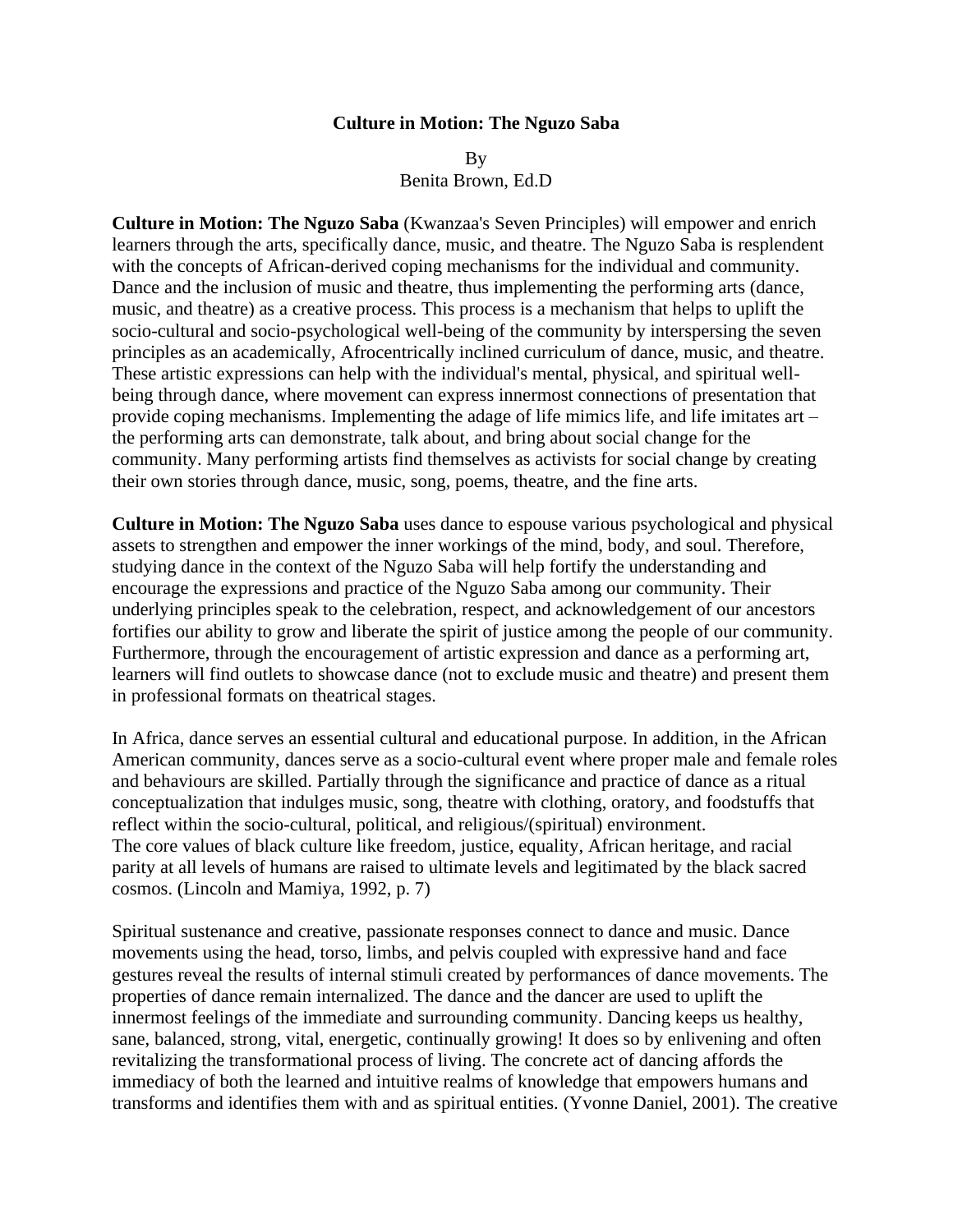act of dancing found at a secular activity such as hand-dancing at the club on Saturday night or receiving the *Holy Ghost* during Sunday morning church services. There remain dance performatives that are ritualized activities of ecstatic dancing.

Kwame Gyeke writes the following:

Art in traditional African culture has functional and purely aesthetic dimensions. An outstanding feature of artistic performances such as music and dance is their participatory character. Musicmaking and dancing are communal activities aimed—apart from their purely aesthetic qualities—at deepening collective sentiment and consciousness. Among the criteria of aesthetic value and judgment are appropriateness and fittingness. Music, dancing, and even clothing must be appropriate to the occasion. Beauty is seen in art, the human figure and human conduct, humanity itself, and a person's character (1996, 178).

Consider the theory of double consciousness (DuBois, 1903). Among African Americans, there lies the dual relationship between dance as a socio-cultural event that addresses the mental state of the community and the ecstatic spiritual dance that addresses African spirituality and acknowledges the ancestors and the cosmos. While these things express evil among our European counterparts, they are essential to the African mindset and its socio-cultural survival and practices. In the fertile ground of theatre and dance, this dialogue fervently produced and experienced.

**The elements of holistic health and well-being experienced through dance are essential to note. Knowledge of movements in traditional African-derived dances such as Mandiani, KouKou, Sunu, and Orisa dances such as Yemoja, Osun, and Shango contain many holistic physical and mental health elements based on ritualistic belief systems grounded in traditional and neo-traditional African culture. The use of rituals based on the Nguzo Saba and movement based on African-derived kinesthetic dance moves are paramount to work through the trauma resulting from racial bias and discrimination. Dance has many elements of positive holistic health, and the use of African-derived rituals such as the Nguzo Saba and African-derived kinesthetic dance moves to curtail psychological and physical trauma is paramount.**

In her book, *To Dance is Human, a Theory of Nonverbal Communication,* Judith Hanna (1987) explores the anthropological study of dance, including its curative and functional properties. In the initial introduction to the exploration of dance, Hanna (1987) acknowledges that "to dance is human and humanity universally expresses itself in dance [through its ability to] interweave with other aspects of human life, such as communication and learning, belief systems, social relations, and political dynamics, loving and fighting, urbanization and change." (p.3). Hanna also continues to point out the significance of dance in the biological and evolutionary development of the human species. Dance, primarily as used in rituals, has also played a role in many communities' spiritual and social development throughout the world, particularly in African cultures. Through its many functions, dance is a form of healing and represents these societies' personal, communal, and social narratives. Consequentially, the suppression of dance in many cultures, particularly in ritualized forms, has resulted in an imbalance in those